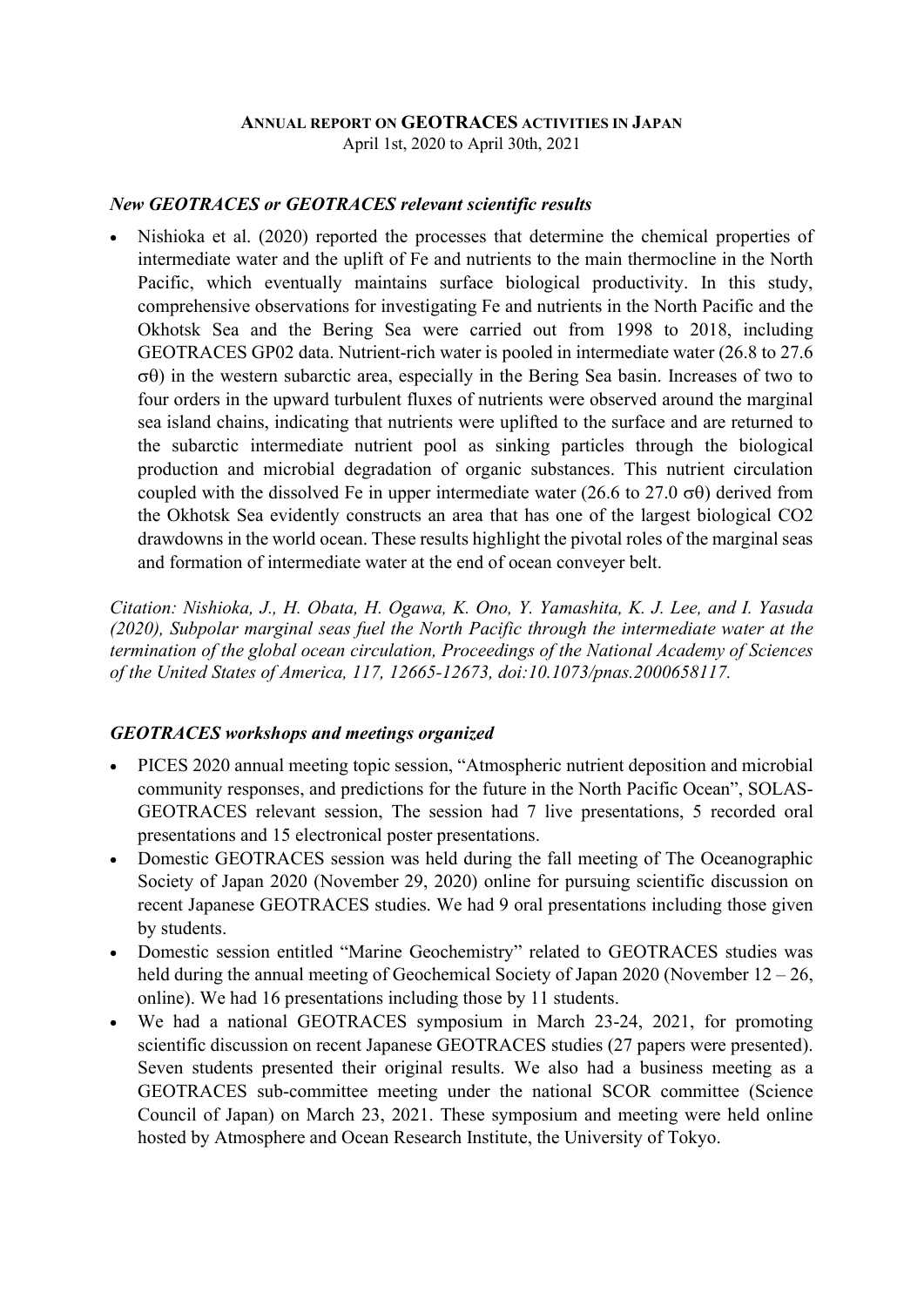### Outreach activities conducted

- On August 17, we had a lecture meeting how to submit our data to IDP2021 for Japanese Geotracers. The lectures were given in Japanese by Dr. Yoshiko Kondo (a member of Standard and Intercalibration Committee) and Dr. Jun Nishioka (a member of Data Management Committee) online.
- The fourth workshop of the WESTPAC WG-06 "A framework for cooperative studies in the Western Pacific Marginal Seas: Energy and materials exchange between land and open ocean" was held on 6-7 October 2020 as a virtual meeting. Thirty experts from eight countries in East and Southeast Asia attended. During this workshop, all participants agreed to submit a proposal of new projects/programme in order for WESTPAC to expand its cooperative activities and contribute to the UN Decade for Ocean Sciences. After the workshop, a ten-year proposal titled "Healthy, Productive and Sustainable Asian Marginal Seas: Understanding changes in the marine environment in response to global climate change" was prepared, submitted and then approved at the 13th Intergovernmental Session of WESTPAC (27-29 April).

# Other GEOTRACES activities

 The GEOTRACES Subcommittee of the SCOR Subcommittee of the Earth and Planetary Science Committee in Japan was held online on March 23, 2021. At the committee, recent activities of GEOTRACES-SSC, DMC, S&I meetings were reported by Dr. Hajime Obata (a member of SSC Committee), Dr. Jun Nishioka (a member of DMC Committee), and Dr. Yoshiko Kondo (a member of S&I Committee), respectively. In addition, a brief explanation about Japan GEOTRACES cruise (GP22) scheduled from May to August 2022 was given by Dr. H. Obata.

# New GEOTRACES or GEOTRACES-relevant publications (published or in press)

During the past year Japan GEOTRACES investigators published a total of 23 peer-reviewed journal articles. The underlined first author is the ECR.

- Escobar, M. T., N. Takahata, H. Obata, and Y. Sano (2021), Observation of the deep Indonesian Throughflow using helium isotopes. Journal of Oceanography, 77, 93-101.
- Fujiwara, Y., M. Tsujisaka, S. Takano, and Y. Sohrin (2020), Determination of the tungsten isotope composition in seawater: The first vertical profile from the western North Pacific Ocean. Chemical Geology 555, 119835, doi: https://doi.org/10.1016/j.chemgeo.2020.119835.
- Inoue, M., R. Takehara, S. Hanaki, H. Kameyama, J. Nishioka, and S. Nago (2020), Distribution of radiocesium and radium isotopes in the western Bering Sea in 2018, Marine Chemistry, 225, 103843, doi.org/10.1016/j.marchem.2020.103843.
- Kanna, N., S. Sugiyama, Y. Fukamachi, D. Nomura, and J. Nishioka (2020), Iron supply by subglacial discharge into a fiord near the front of a marine-terminating glacier in northwestern Greenland, Global Biogeochemical Cycles, doi.org/10.1029/2020GB006567.
- Kenyon, J., K. Buesseler, N. Casacuberta, M. Castrillejo, S. Otosaka, P. Masqué, J. Drysdale, S. Pike and V. Sanial (2020), Distribution and evolution of Fukushima Dai-ichi derived 137Cs, 90Sr, and 129I in surface seawater off the coast of Japan, Environmental Science & Technology, 54, 15066-15075.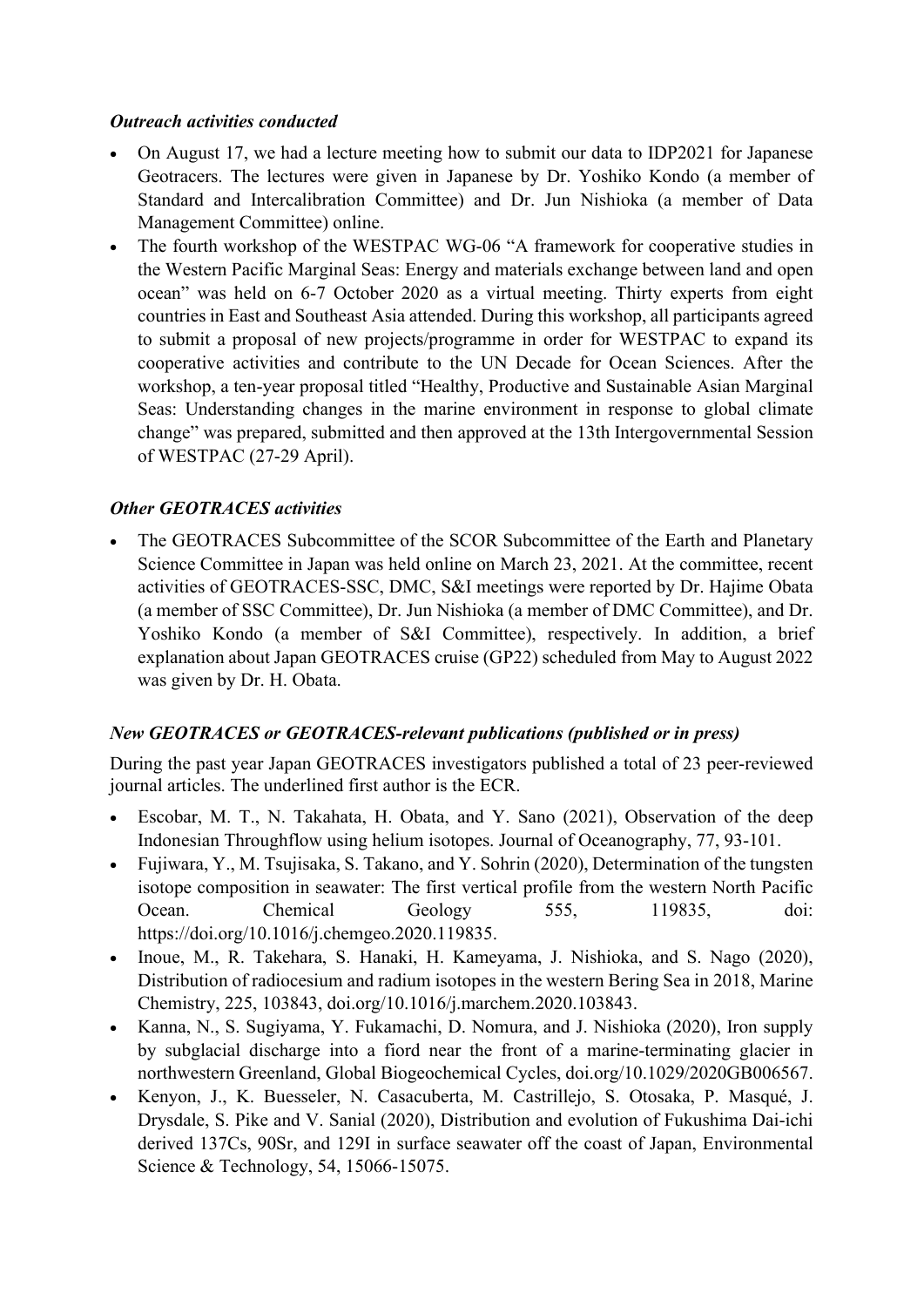- Kondo, Y., R. Bamba, H. Obata, J. Nishioka, and S. Takeda (2021), Size-fractionated natural organic Fe-binding ligands in the eastern and western subarctic Pacific, Scientific Reports, 11, 2053, doi.org/10.1038/s41598-021-81536-6.
- Liao, W.-H., S. Takano, S.-C. Yang, K. -F. Huang, Y. Sohrin, T. -Y. Ho (2020), Zn Isotope composition in the water column of the northwestern Pacific Ocean: The importance of external sources, Global Biogeochemical Cycles, 34, e2019GB006379, doi:10.1029/2019GB006379.
- Mashio, A. S., H. Obata, H. Fukuda, and H. Ogawa (2020), Spatiotemporal variations of platinum in seawater in Otsuchi Bay, Japan after the 2011 tsunami, Science of the Total Environment, 708, 134659; doi:10.1016/j.scitotenv.2019.134659.
- Mashio, A. S., T. Tanimura, H. Hasegawa, S. Takeda, and H. Obata (2021), Budgets and sources of dissolved platinum in the inland seas of Japan. Estuarine, Coastal and Shelf Science, 253, 107293.
- Misumi, K., J. Nishioka, H. Obata, D. Tsumune, T. Tsubono, M. C. Long, K. Lindsay, and J. K. Moore (2021), Slowly sinking particles underlie dissolved iron transport across the Pacific Ocean, Global Biogeochemical Cycles, 10.1029/2020GB006823.
- Miura, H., T. Ishimaru, Y. Ito, Y. Kurihara, S. Otosaka, A. Sakaguchi, K. Misumi, D. Tsumune, A. Kubo, S. Higaki, J. Kanda, and Y. Takahashi (2021), First isolation and analysis of caesium-bearing microparticles from marine samples in the Pacific coastal area near Fukushima Prefecture. Scientific Reports, 11, 5664.
- Nakaguchi, Y., Y. Ikeda, A. Sakamoto, L. Zheng, T. Minami, Y. Sohrin (2020), Distribution and stoichiometry of Al, Mn, Fe, Co, Ni, Cu, Zn, Cd, and Pb in the East China Sea, Journal of Oceanography, https://doi.org/10.1007/s10872-020-00577-z.
- Nishioka, J., H. Obata, H. Ogawa, K. Ono, Y. Yamashita, K. J. Lee, and I. Yasuda (2020), Subpolar marginal seas fuel the North Pacific through the intermediate water at the termination of the global ocean circulation, Proceedings of the National Academy of Sciences of the United States of America, 117, 12665-12673, doi:10.1073/pnas.2000658117.
- Nishioka, J., H. Obata, T. Hirawake, Y. Kondo, Y. Yamashita, K. Misumi, and I. Yasuda (2021), A review: Iron and nutrients supply in the subarctic North Pacific and its impact to phytoplankton production, Journal of Oceanography, 10.1007/s10872-021-00606-5.
- Otosaka, S., S. Kambayashi, M. Fukuda, T. Tsuruta, T. Misonou, T. Suzuki, and T. Aono (2020), Behavior of radiocesium in sediments in Fukushima coastal waters: Verification of desorption potential through the pore water, Environmental Science and Technology 54, 13778-13785.
- Tanaka, T., D. Hasegawa, I. Yasuda, D. Yanagimoto, S. Fujio, H. Nakamura, R. Inoue, and J. Nishioka (2021), Enhanced vertical turbulent nitrate flux in the intermediate layer of the Kuroshio in the Tokara Strait, Jouranl of Oceanography, doi.org/10.1007/s10872-020- 00581-3.
- Takano, S., W. -H. Liao, H. -A. Tian, K. -F. Huang, T. -Y. Ho, and Y. Sohrin (2020), Sources of particulate Ni and Cu in the water column of the northern South China Sea: Evidence from elemental and isotope ratios in aerosols and sinking particles. Marine Chemistry, 219, 103751. 10.1016/j.marchem.2020.103751.
- Tsujisaka, M., S. Nishida, S. Takano, M. Murayama, and Y. Sohrin (2020), Constraints on redox conditions in the Japan Sea in the last 47,000 years based on Mo and W as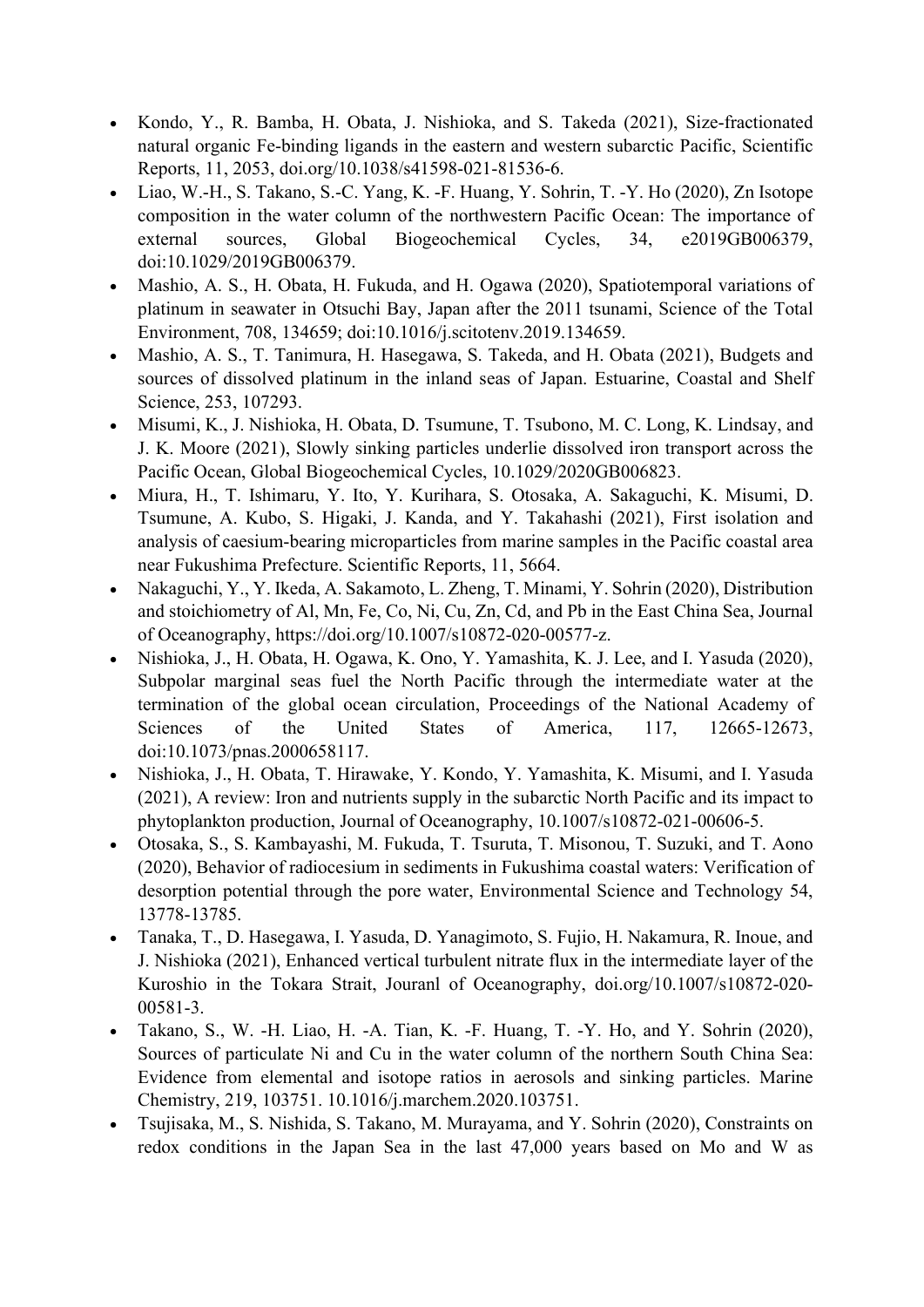palaeoceanographic proxies, Geochemical Journal, 54, 6, 351-363. 10.2343/geochemj.2.0606.

- Tomonaga Y., K. Yagasaki, J. Park, J. Ashi, S. Toyoda, N. Takahata, and Y. Sano (2020), Fluid dynamics along the Nankai Trough: He isotopes reveal direct seafloor mantle-fluid emission in the Kumano Basin (southwest Japan), ACS Earth and Space Chemistry, 4, 2105-2112, 10.1021/acsearthspacechem.0c00229.
- Yamashita, Y., T. Tosaka, R. Bamba, R. Kamezaki, S. Goto, J. Nishioka, I. Yasuda, T. Hirawake, J. Oida, H. Obata, and H. Ogawa (2021), Widespread distribution of allochthonous humic-like fluorescent dissolved organic matter in the intermediate water of the North Pacific, Progress in Oceanography, 191, doi.org/10.1016/j.pocean.2020.102510.
- Yamazaki, E., S. Taniyasu, X. Wang, N. Yamashita (2021), Per- and polyfluoroalkyl substances in surface water, gas, and particle in open ocean and coastal environment, Chemosphere, 272, 129869.
- Wiwit, K. -H. Wong, H. Fukuda, H. Ogawa, A. S. Mashio, Y. Kondo, J. Nishioka and H. Obata (2021), Wide range detection of Cu-binding organic ligands in seawater using reverse titration, Marine Chemistry, 230, 103927: doi.org/10.1016/j.marchem.2021.103927.
- Wong, K. -H., H. Obata, T. Kim, Y. Kondo, and J. Nishioka (2021), New insights into the biogeochemical cycling of copper in the subarctic Pacific: Distributions, size fractionation, and organic complexation, Limnology and Oceanography, 66, 1424-1439, https://doi.org/10.1002/lno.11695.

# Completed GEOTRACES PhD or Master theses

- Ma Teresa Lumantas Escobar (2020), "Study of deep fluids near subduction zones using helium isotopes", PhD. Env. Thesis, The University of Tokyo.
- Akito Ichimura (2021), "Establishment of highly sensitive and accurate Pd analysis method in seawater using ID-ICP-MS", M. Eng. Thesis, Kanazawa University.
- Daiki Miura (2021), "Iron supply processes in the eastern south Pacific and Southern Ocean", M. Env. Thesis, Hokkaido University.
- Fumito Sakuragi (2021), "Investigation of composition and geochemical cycles of rare earth elements in Kuroshio Waters", M. Env. Thesis, The University of Tokyo.
- Siteng Zhu (2021), "Quantification of diapycnal/isopycnal mixing and material transport in the subtropical northwest Pacific using multiple chemical tracers: interaction between the Kuroshio and surrounding waters." M. Sci. Thesis, University of Toyama.
- Taiki Tanimura (2021), "The distributions and geochemical cycles of Pt in coastal area, Japan", M. Eng. Thesis, Kanazawa University.
- Yudai Sunahara (2021), "Distribution of organic Fe-binding ligands in the Pacific Ocean and East China Sea", M. F. Sc. Thesis, Nagasaki University.
- Yutaka Watanabe (2021), "The role of the southern Sea of Okhotsk on determine chemical properties of Coastal Oyashio water", M. Env. Thesis, Hokkaido University.